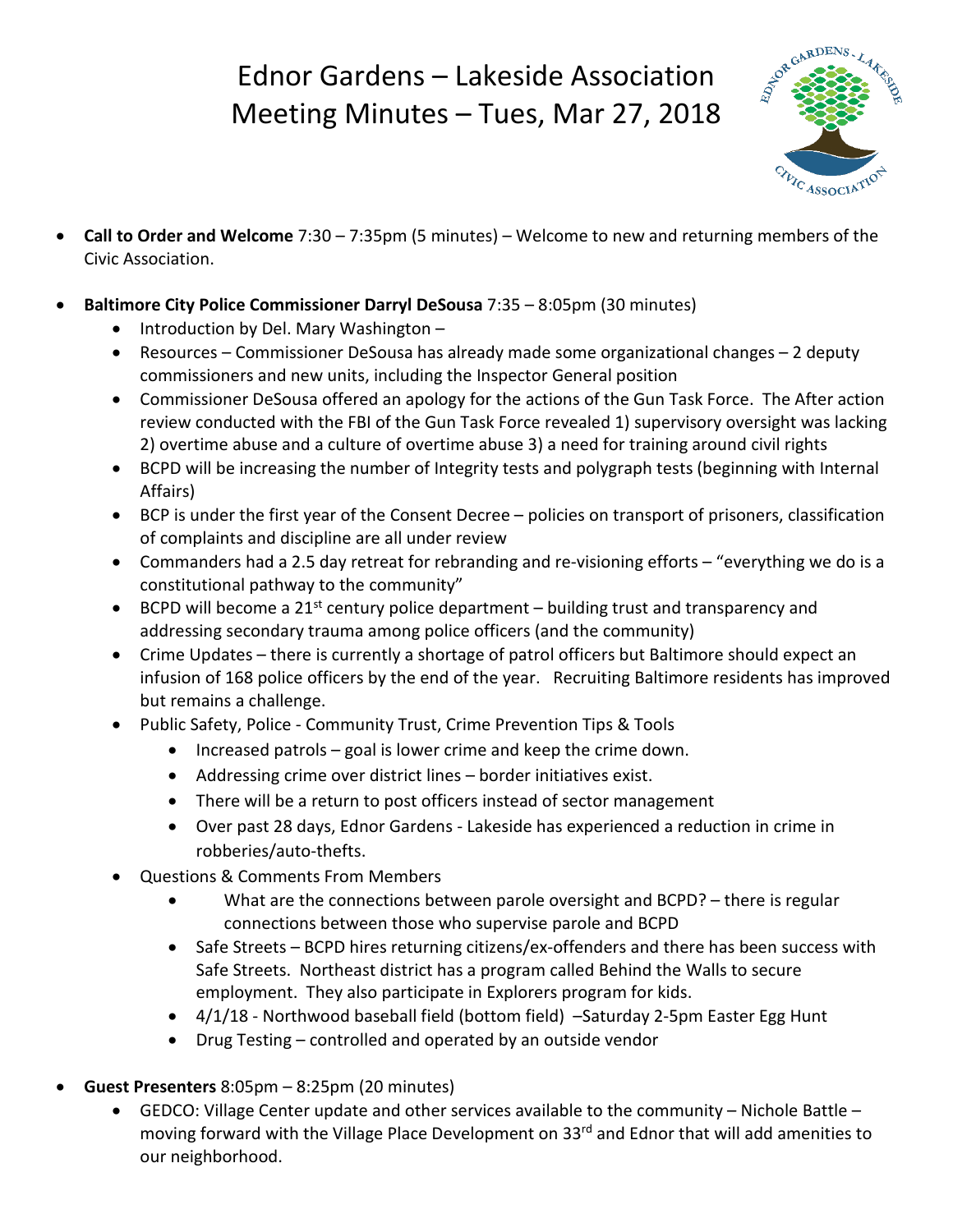- Additional plan for another building on Stadium Place site will be discussed at May Meeting
- Good Dog Farm CSA (Community Supported Agriculture) [gooddogfarmers@gmail.com](mailto:gooddogfarmers@gmail.com)
	- 5 Acre farm in Parkton, Maryland you get to order vegetables online (with flexibility to take weeks off)
	- Pick-up will be on  $37<sup>th</sup>$  street (Liana's porch)
	- Handout distributed at front desk (see attachments)
- Year Up Program Missy Evans youth program helps youth learn business skills
- **Board Updates** 8:25 8:35 (10 min)
	- Location for Tuesday, May 15 Meeting MERVO
		- *MERVO on Display* starting at 6pm students sharing their skills with the community
		- Membership Meeting starting at 7:30pm will be held at MERVO. MERVO now has a ramp outside the front of the school so all community members can access the building.
		- **Motion to move May meeting made. Motion approved without dissent.**
	- Bylaws Review Committee (Steve Holt) Meeting on Wednesday, April 25th at 7pm; email [VP1@ednorgardenslakeside.org](mailto:VP1@ednorgardenslakeside.org) for more info
	- Greening Committee (Grace): Mayor's Spring Cleanup on Saturday, April 28, 9am-1pm; there is a potential for garden space around MERVO
	- Safety Committee & COP: Community Engagement & Safety Assessment Walk on Wed, Mar 28 starting at 7:30pm at 36<sup>th</sup> & Elkader Rd
	- MERVO EGLS Collaboration an opportunity for the students to take advantage of all the talents of the students. It is also important that students to see the community members supporting them. Students will be joining us for April 28<sup>th</sup> clean-up. MERVO will also give us access to tennis courts, field and track for community use on select days.
	- Housing Committee: Meeting will be scheduled soon Association has been working on several properties that are tarnishing the neighborhood
	- Finance Committee: Handout provided; Strong City Baltimore is our accounting sponsor.
	- Bus Workgroup 14: Please continue to provide feedback to MTA about the 53 bus. We need it terminate downtown for service to hospitals and services. Workgroup 14 is participating in candidate forums to make sure transit questions are included in the programs.
	- Strong City Neighborhood Institute: EGL would like to send six people from the neighborhood to the Institute on Saturday, April 14<sup>th</sup>
- **Community Announcements** 8:35pm 9:00pm (25 min)
	- Traffic calming concerns on Argonne Drive will be a topic of conversation at the May meeting
	- Steve Holt running for State Central Committee for the Maryland Democratic Party in the 43rd District. Primary will be held on June 26<sup>th</sup>
	- Stan Bradford running for Baltimore City Sheriff (Democratic Party), a public safety office for the City of Baltimore
	- Kevin Gillogly Mayor's Office of Neighborhoods
		- March for Our Lives private donations made it possible for 1500 students join the protest in Washington DC
		- Annual Tax Payers Night April  $4<sup>th</sup>$  opportunity to let elected officials where you want your taxpayer money go to.
		- Free tax payer prep for those who make \$54,000 available to city residents
	- Thiru Vignarajah running for Baltimore State's Attorney's Office
	- Angie Winder PTSA President of MERVO running for Democratic State Central Committee for the 43<sup>rd</sup> District